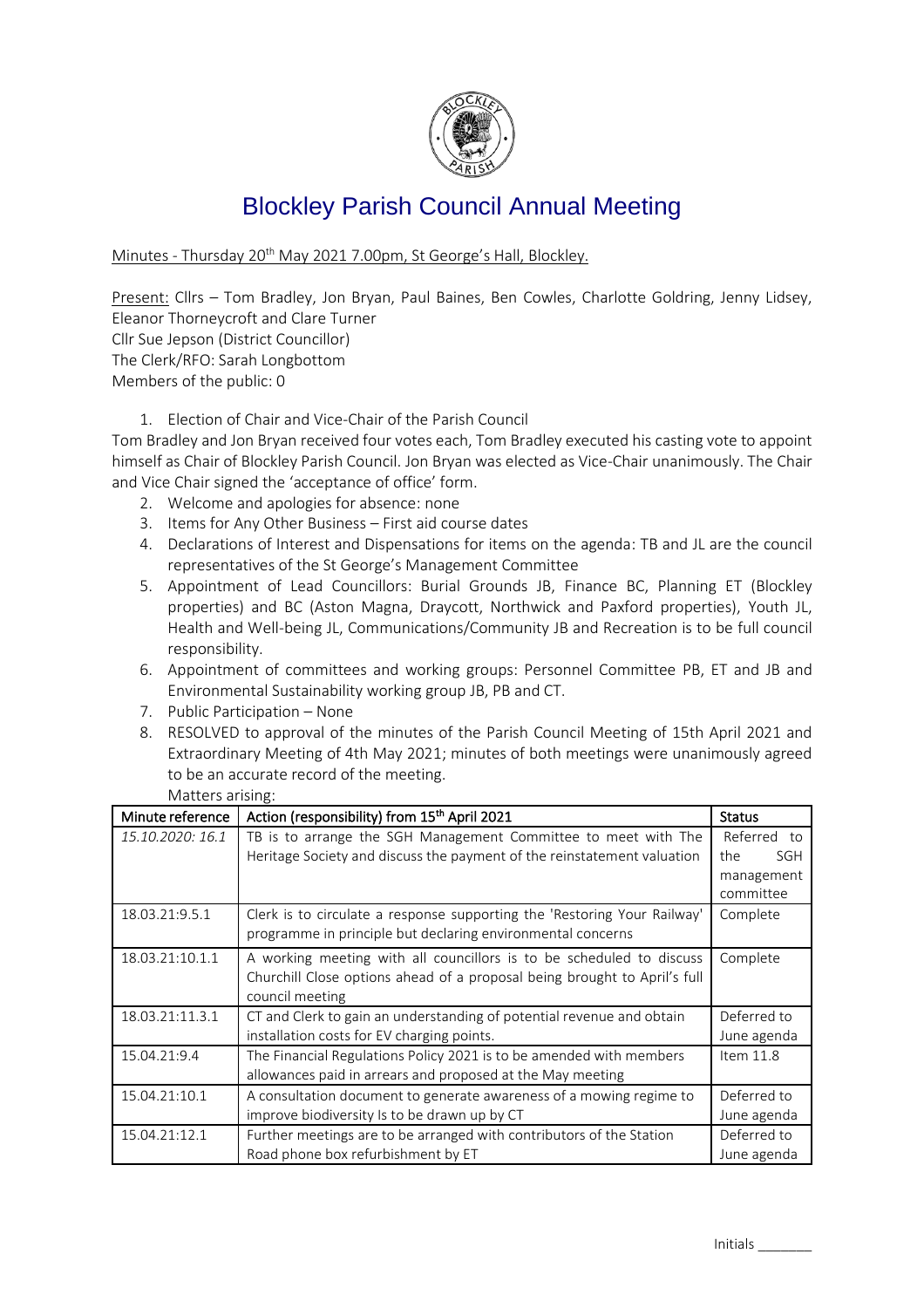9. County and District Councillors' updates Cllr Sue Jepson deferred a monthly update and informed council that she would give an annual summary at the annual parish meeting following the annual council meeting.

- 10. Planning: all current planning applications were reviewed. A comment regarding road pressure is to be submitted for application 20/03496/FUL. CDC planning to officer to decide all other applications.
- 11. Finance: Cllr Cowles circulated a Finance Report for 1st April 2021 14th May 2021 detailing all accounts held by the council.
	- 2 RESOLVED to accept the internal audit report, proposed BC, seconded JB, unanimous.
	- 3 RESOLVED to approve the parish asset list, proposed BC, seconded JB, unanimous.

4 RESOLVED to accept the bank reconciliations of 31.03.21 and signed by the Chair, proposed BC, seconded JB, unanimous.

5 RESOLVED to approve the 2020/21 Annual Governance Statement (AGAR part 1) proposed BC, seconded JB, unanimous.

6 RESOLVED to approve the 2020/21 Annual Accounting Statement (AGAR part 2) proposed BC, seconded JB, unanimous.

7 RESOLVED to approve expenditure from 1st April 2021 – 14th May 2021 proposed BC, seconded TB, unanimous.

8 RESOLVED to approve the Financial Regulations Policy 2021 with an addition that stipulates that councillor allowances are paid in arrears, proposed BC, seconded TB, unanimous.

9 RESOLVED to approve the Standing Orders 2021, proposed BC, seconded JB, unanimous.

10 RESOLVED to appoint Pen Underwriting as Blockley Parish Council insurers after reviewing three schemes from the broker Came and Company, proposed BC, seconded PB, unanimous.

12. Youth and recreation:

1 RESOLVED to approve Greenfields proposal of new play area equipment for Paxford play area at a cost of £22,862, proposed CG, seconded BC, unanimous.

2 RESOLVED to purchase Robina Double Tower with Spider Net for Churchill Close play area at a cost of £12,500, proposed CG, seconded TB, unanimous.

3 RESOLVED to commission Rubicon to run a skate workshop at a cost of £200, proposed PB, seconded JB, unanimous.

4 RESOLVED to begin the process of commissioning a youth service and the tendering document is to be drawn up, proposed by JL, seconded CG, unanimous.

13. Health and Well-being:

RESOLVED to purchase a new defibrillator for Blockley village at a maximum cost of £1,500 to allow for a ZED AED 3 Semi Auto Defibrillator to be purchased if Listed Building Consent is not permitted, proposed JB, seconded PB, unanimous.

- 14. RESOLVED to agree that the largest halls are to host the parish council meetings since the legal reinstatement of face to face council meetings from May 6th 2021. Use of the smaller halls will be reviewed as the Government review restrictions. Meetings are to remain on the third Thursday of the month at 7pm. No ordinary meetings are held in the months of August and December.
- 15. Clerk's update and correspondence log was circulated to members ahead of the meeting.
	- A request for an additional dog waste bin on Station Road has been declined at the current time due to operators being at full capacity.
	- The owner of the property adjacent to the war memorial in Paxford has informed the parish council that they are replacing the metal railings. Councillors instructed the Clerk to apply for Listed Building Consent and/or planning permission to replace the railings with like for like railings.
	- An enquiry has been received as of the ownership of the metal gates at the entrance to Churchill Close and access driveway to Mill Cottages, initial review of deeds and land registry does not signify the gates as owned by Blockley Parish Council; Clerk to feedback